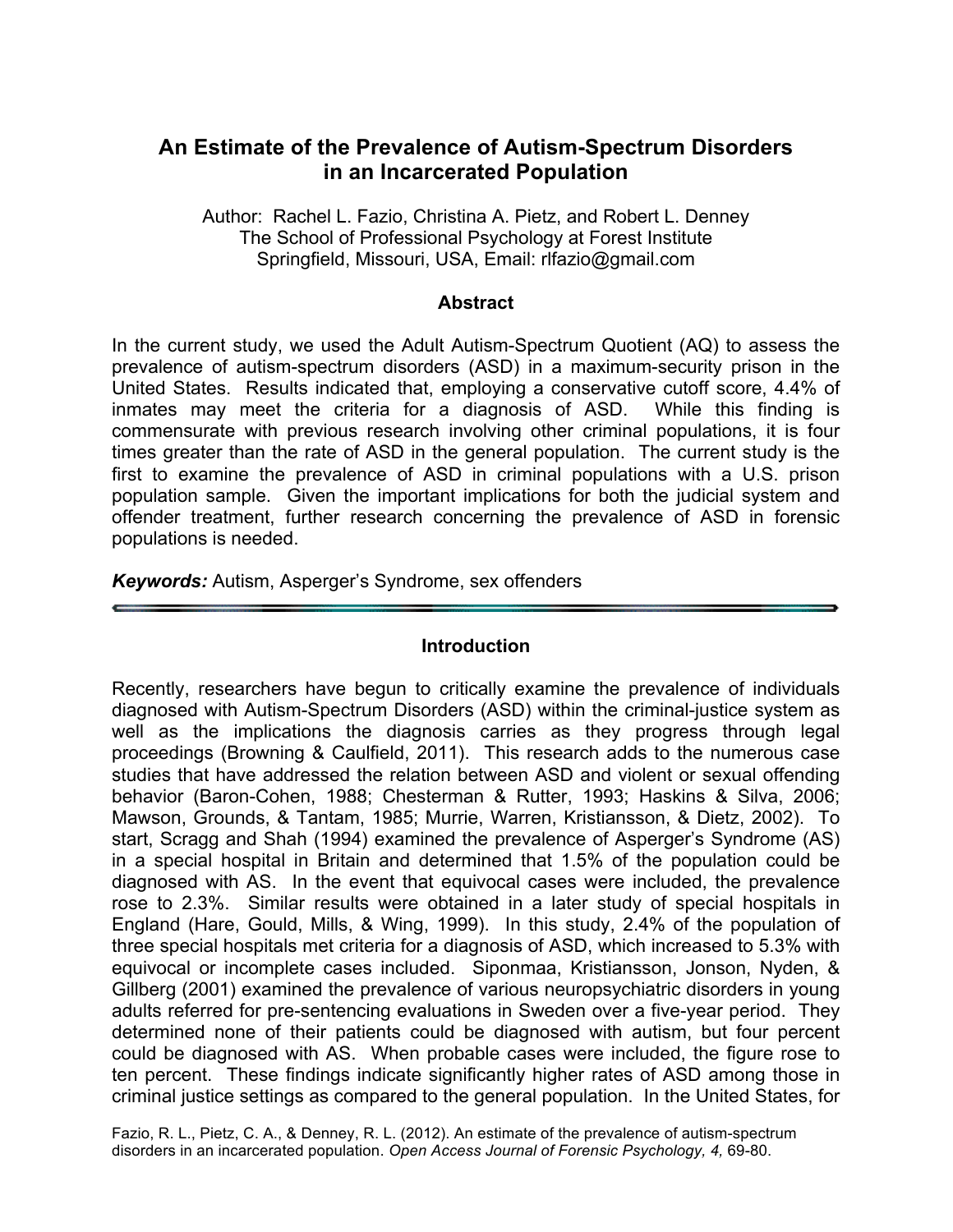While the aforementioned research has indicated a higher prevalence of those with ASD in various forensic settings, Mourisden, Rich, Isager, and Nedergaard (2008) conducted a retrospective case-control study of those with ASD. They found that, while those with autism were much less likely to be convicted of a crime (.9%) as compared to controls (18.9%), 18.4% of those with AS were convicted of criminal offenses as opposed to 19.6% of matched controls. The same study found those with AS were significantly more likely to commit arson, and there was a trend towards increased likeliness to commit sexual offenses. No differences were found, however, with respect to other offense types. In another, smaller community-based study, Woodbury-Smith, Clare, Holland, and Kearns (2006) found individuals with ASD were less likely to offend compared to a neuro-typical control group, but they were more likely to commit property damage or acts of violence than controls, who had a higher incidence of drug offenses.

Another potentially important implication of carrying a diagnosis of ASD in criminal justice proceedings deals specifically with disposition of the case. It has been argued the current handling of ASD within the criminal justice system is inconsistent and insufficient to effectively manage individuals with ASD (Browning & Caulfield, 2011). Due to a lack of knowledge on the part of an attorney, judge, or jury, an offender diagnosed with an ASD may be viewed more as a cold, remorseless recidivist, rather than a person with a mental-health diagnosis or neurobiological deficit. And while it should be assessed on an individual basis, those with severe ASD may also have cognitive deficits that would impact their competency-related abilities; a diagnosis of ASD could also be considered when assessing criminal responsibility or as a mitigating factor during sentencing (Browning & Caulfield, 2011).

Finally, in the event that the legal system diverts individuals with ASD who become involved in criminal proceedings into mental-health treatment, there is still the question of finding appropriate, effective services for them. Hare et al. (1999) found those with ASD were detained two to three years longer than those with other diagnoses in secure psychiatric settings. In this same vein, studies concerning treatment of those with ASD or other cognitive limitations have not always shown promising results. One study began with ten men with intellectual disabilities (six of whom had ASD) and sexual offending behavior (Murphy, Powell, Guzman, & Hays, 2007). A modified treatment group was offered on two occasions: two of the men with ASD who completed the yearlong group on the first occasion also repeated it on the second occasion. Despite the extensive treatment, one man with ASD continued his sexual-offending behavior throughout the time he attended both groups, and three men had committed new sexual offenses at six-month follow-up, all of whom were on the autism spectrum. If indeed those with ASD are over-represented in the criminal justice system and also detained longer, it is of utmost importance to develop effective treatments specifically for this population to reduce criminal behavior and recidivism rates.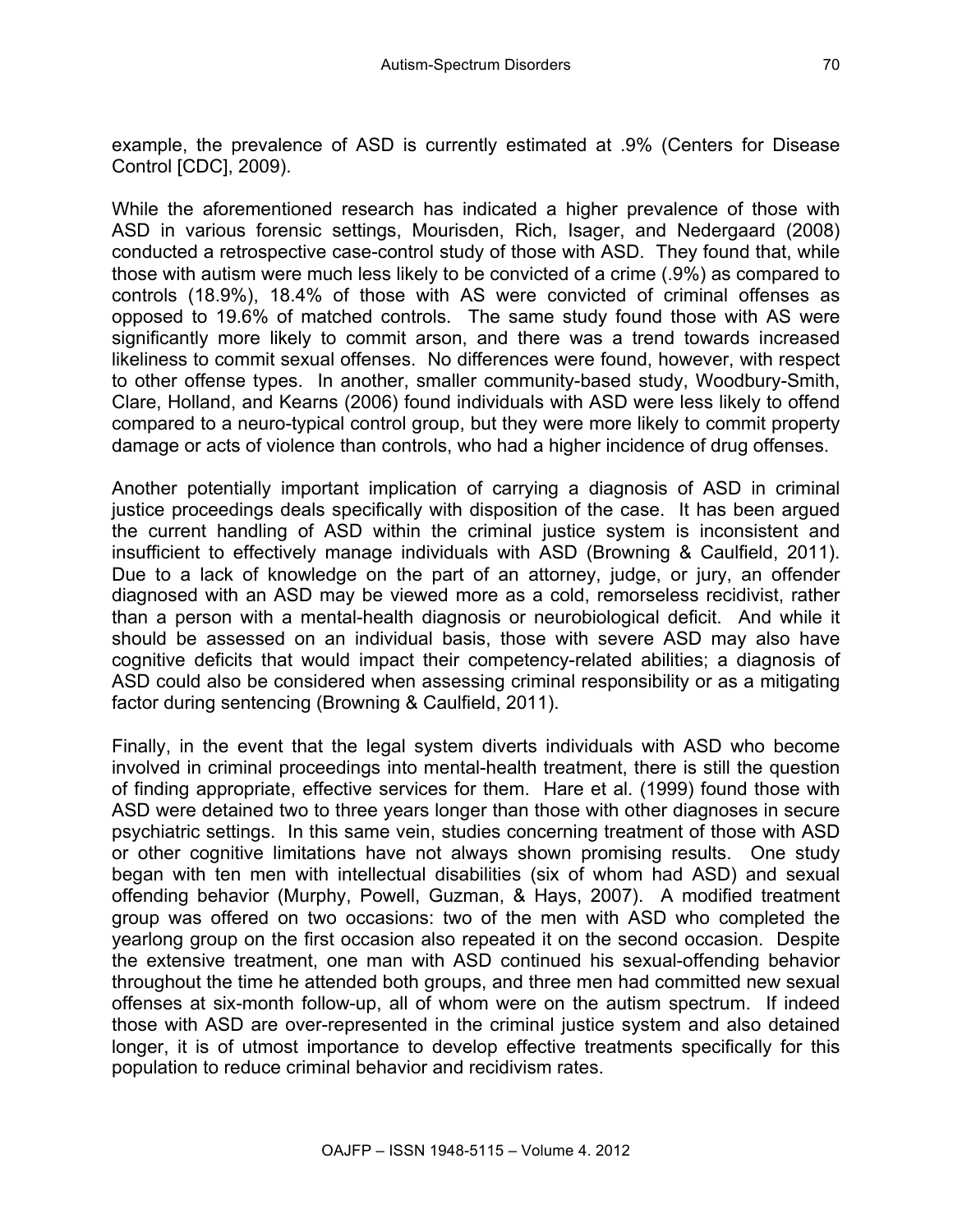## **The Current Study**

To date, all existing studies concerning the prevalence of ASD in forensic settings have been conducted overseas; therefore, the generalizability of the prevalence rates to the United States criminal justice system is questionable. In addition, studies conducted at secure psychiatric hospitals and with pre-sentencing evaluees are limited in the extent to which they can generalize to the broader criminal population. The current study presents data concerning the prevalence of ASD of those incarcerated in a maximumsecurity prison in the Midwestern United States. We hope to provide some indication that criminal behavior may be more common in individuals with ASD than what has historically been considered (Kohn, Fahum, Ratzoni, & Apter, 1998).

### **Participants**

Approximately 1800 male inmates residing in a single maximum-security state prison in the Midwest were asked to participate in the survey. Of this number, 431 (24%) completed the survey. Participant age ranged from 19 to 74,  $(M_{age} = 38, SD = 11.8)$ . Participants had an average of 2 current convictions (*SD* = 2.3) and 1 prior conviction (*SD* = 2). The average current sentence was 15.8 years (*SD* = 12.2); the average previous sentence was four years (*SD* = 4.3). Most participants (71.9%) scored 5 or higher on the Violence Rating Scale (VRS). A complete description of the VRS follows. As can be seen in Table 1, however, this score was largely due to the sex offenders in the sample being almost entirely contact offenders. The non-sexual offenders had a wider variety of convictions, such as convictions for driving violations and drug sales. The majority of the participants in this sample (59.9%) had current or prior convictions for sexual offenses. This was partially due to the sampling method used for data collection; sex offenders were housed in separate housing units from non-sex offenders and not all housing units were sampled. Please see Table 1 for demographic data reported as a single group as well as by offense group.

## **Materials and Methods**

The Adult Autism-Spectrum Quotient (AQ; Baron-Cohen, Wheelwright, Skinner, Martin, & Clubley, 2001) was administered to assess autism-spectrum traits. The AQ is a 50 item self-report instrument designed with ten questions in each of five content areas. The content areas are social skills, attention switching, attention to detail, communication, and imagination (Baron-Cohen et al., 2001). Some subsequent analyses have supported a three-factor structure to improve internal consistency (Hurst, Mitchell, Kimbrel, Kwapil, & Nelson-Gray, 2007). The three factors were best described as social skills, detail/patterns, and communication. These areas match the "autistic triad" of symptoms reported in the DSM-IV-TR (American Psychiatric Association, 2000). The initial psychometric assessment of the instrument demonstrated good testretest reliability; ratings were also consistent between self-report and parent-report with self-report producing slightly more conservative scores (Baron-Cohen et al., 2001). Additionally, the AQ has been validated cross-culturally (Voracek & Dressler, 2006;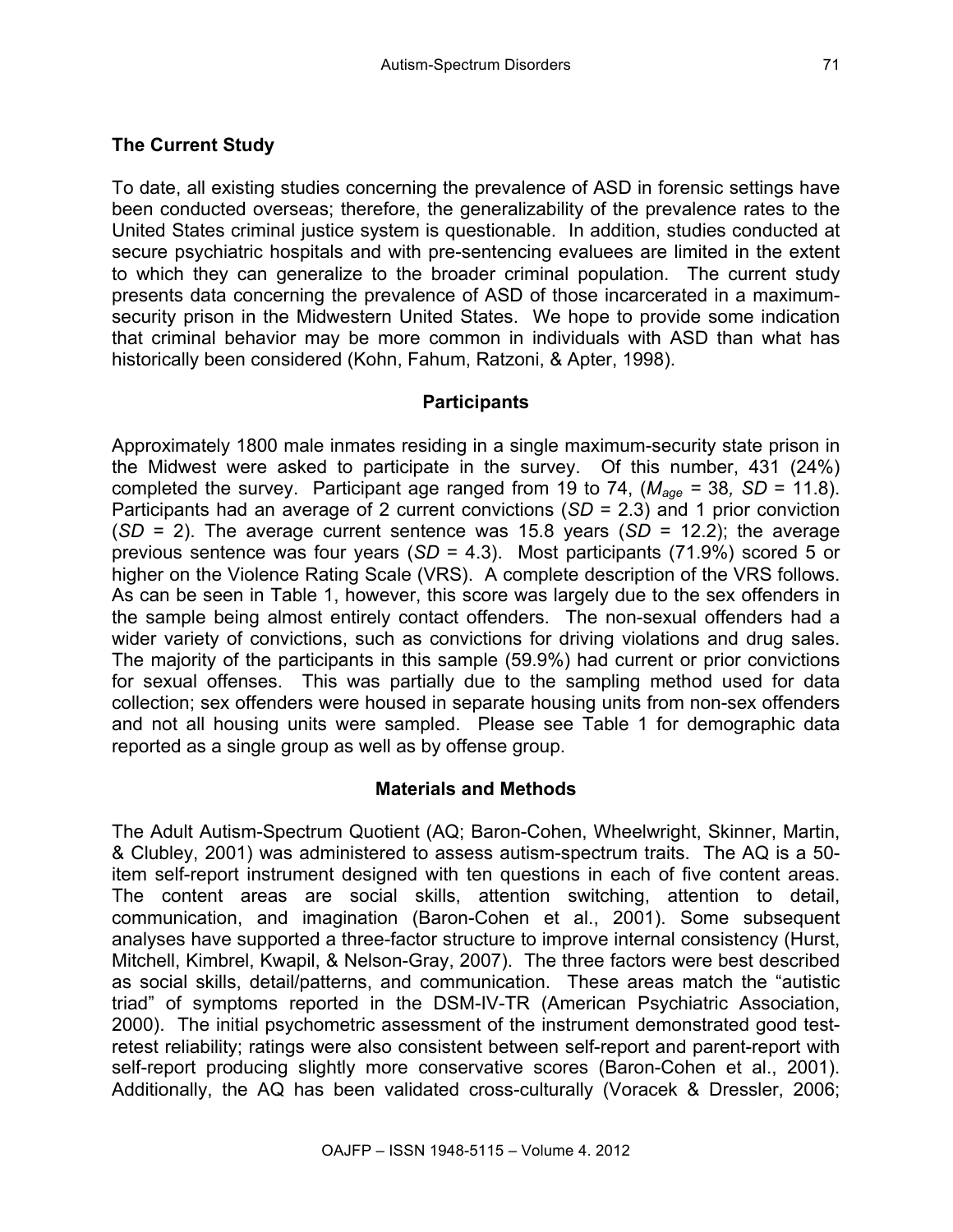Wakabayashi, Baron-Cohen, Wheelwright, & Tojo, 2006) and with a clinical sample referred for suspected ASD (Woodbury-Smith, Robinson, Wheelwright, & Baron-Cohen, 2005) among others.

Previous research has shown the AQ is effective as a general population screener for ASD using a cutoff score of 32 (Baron-Cohen et al., 2001). However, Woodbury-Smith et al. (2005) determined a cutoff score of 26 was more effective when screening for ASD in clinical populations. In the current study, results are presented using the conservative cutoff score of 32, and in a continuous format where possible, because the optimal cutoff score for criminal populations has not been determined. As the existing research suggests, ASD may also be related to arson and sexual offending behavior; in particular, results for those convicted of sexual offenses will be analyzed separately. No participants had a conviction for arson, thus eliminating the need for analysis on this factor.

Demographic data (participant age, race/ethnicity, offense history, sentence, and educational/reading level) were provided by the State Department of Corrections and coded by the first author. The participants' most violent offense was also coded using the Violence Rating Scale (VRS; Young, Justice, & Erdberg, 1999). A rating of "1" on the Violence Rating Scale indicates a non-violent crime; a rating of "2" indicates ambiguous violence such as escape or theft; a rating of "3" indicates a property crime. At ratings of "4" and above, the crimes become more violent, with a "4" indicating threat of violence. Attacks on persons receive a rating of "5," crimes involving a loss of life are rated as a "6," and the rating of "7" is reserved for extreme violence, such as serial murder (Young et al., 1999). The purpose of the VRS was to provide the most efficient manner of quantifying the array of offenses present in the current study's sample.

The study was announced in the participants' housing units. Potential participants assembled in the common area. The researcher read a script explaining the project while the surveys were distributed. At the conclusion of the testing script, participants were free to ask questions and agree or decline to participation. All participants signed informed consent forms, which were approved by both Forest Institute and the Department of Corrections. Upon receipt of consent, demographic data were obtained from inmates' electronic files within the Department of Corrections.

## **Results**

The mean AQ score was 20 ( $SD = 6.4$ ). Using the cutoff score of 32, 4.4% of the sample ( $n = 19$ ) may meet criteria as having an  $ASD<sup>1</sup>$ . Unfortunately, definitive diagnosis was not possible due to lack of access to protected health information and independently validated developmental data. Assuming similar psychometric

 $1$  In the initial study, 80% of those with ASD scored in this range as opposed to only 2% of the general population. In the validation study in a clinical sample, both the sensitivity and specificity at this cutoff were approximately 75% resulting in a correct classification rate of 76%.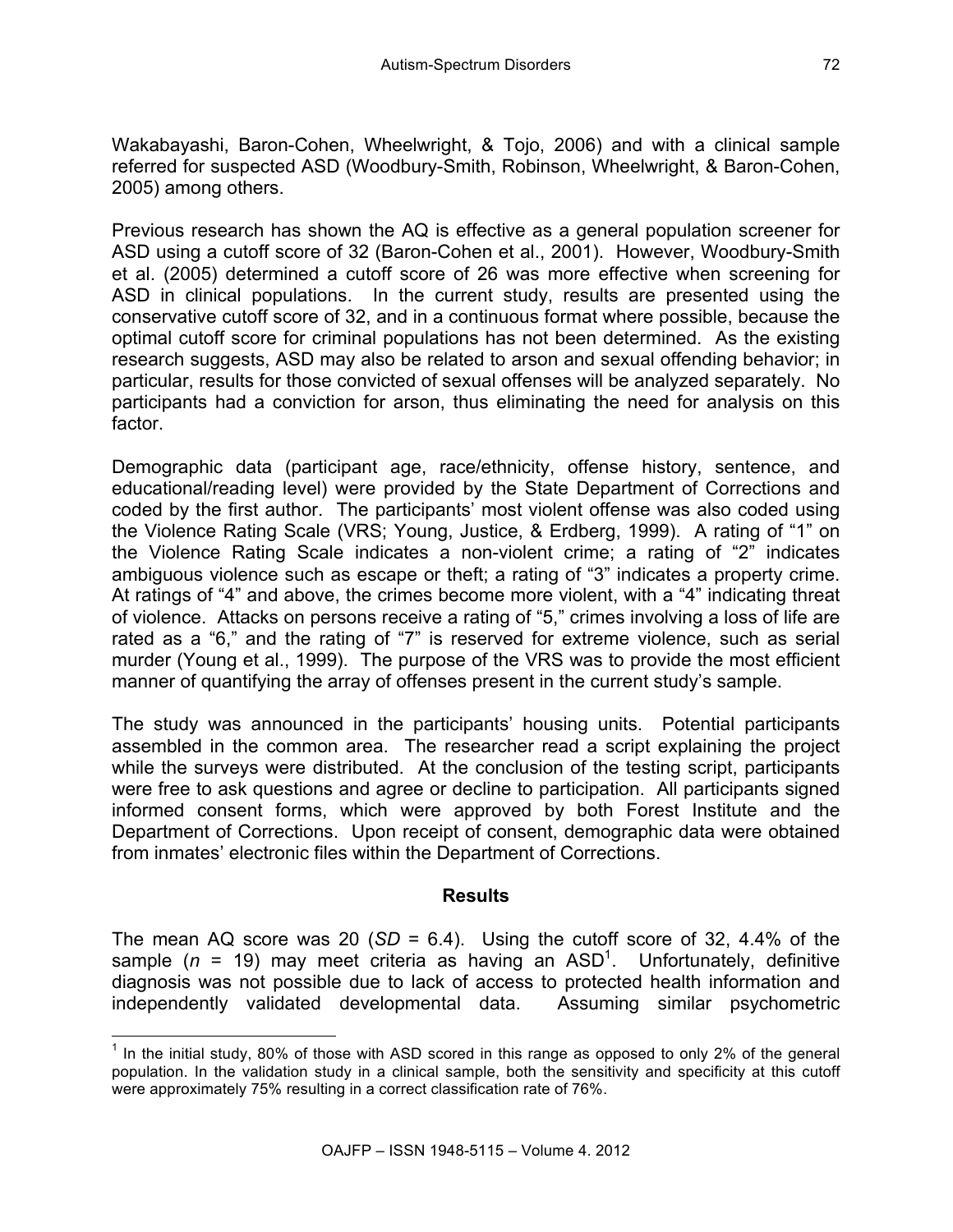functioning to the initial and validation studies, however, the majority of these individuals are likely correctly classified (Baron-Cohen et al., 2001; Woodbury-Smith et al., 2005). While the distribution of AQ scores was approximately normal, the distribution of a number of other variables was not, leading to some non-parametric tests being used for statistical analyses. Please refer to Table 2 for a distribution of Adult Autism-Spectrum Quotient scores.

Correlations were conducted between AQ and all demographic variables. AQ showed a marginally significant correlation with age (Spearman's  $r = .10$ ,  $p = .047$ ). In addition, age was significantly correlated with eduation (Spearman's  $r = -21$ ,  $p < .001$ ). The effect of race on AQ was examined by collapsing participants into Caucasian and non-Caucasian categories in order to have a sufficient sample size in both categories; differences between groups were then assessed. Independent samples t-test indicated that the two groups differed significantly on mean AQ score: *t*(189.8) = 3.32, *p* = .001, with the Caucasian participants having a higher score ( $M = 20.5$ ,  $SD = 6.6$ ) than the non-Caucasian participants (*M* = 18.4, *SD* = 5.2). A second independent samples t-test was conducted to determine if convicted sex offenders scored significantly different on the AQ compared to non-sex offenders. Results revealed higher mean AQ scores for the sex-offender group compared to non sex offenders:  $t(419) = -2.1$ ,  $p = .038$  ( $M =$ 20.5, *SD* = 6.9; *M* = 19.3, *SD* = 5.4, respectively).

A series of linear regressions was performed to explore the predictive ability of age, race, education, and sex-offender status to explain AQ score. The first linear regression explored the effects of the demographic variables (age, race, and education) on AQ. The Model was significant:  $F(3, 415) = 9.1$ ,  $p < .001$ , explaining 5.5% of the Model's variance. A second regression was performed with sex-offender status added. This Model was also significant: *F*(4, 414) = 7.4, *p* < .001, explaining 5.8% of the variance. In order to determine if sex-offender status was adding predictive utility to the first Model, a hierarchical linear regression was conducted with the demographic variables in step one and sex-offender status in step two. The difference between the steps was not significant: *F*change(1, 414) = 2.3,  $p = 0.133$ . This suggests that the relation between sex-offender status and higher AQ score is a result of demographic variables, as sex offenders were more likely to be Caucasian  $(\chi^2 (1, n = 431) = 17.02, p < .001)$ , were significantly older ( $M = 41.3$  and 33.3, respectively,  $U = 13454.5$ ,  $z = -6.99$ ,  $p \le 0.001$ ), and had a different distribution of eduational levels ( $\chi^2$  (3, *n* = 419) = 16.31, *p* = .001). Specifically, 26.4% of the non-sex offenders had less than a high school education compared to 13.1% of the sex offenders. Alternately, while 10.2% of the non-sex offenders completed college, 19.8% of the sex offenders had done so.

#### **Discussion**

As per normed data on the AQ, the inmates in the current study had a higher rate of autism-spectrum disorders compared to the general population. Even using a conservative cutoff score of 32, the estimated rate of ASD would be 4.4%, which is four times more than that of the general population in the United States. These results are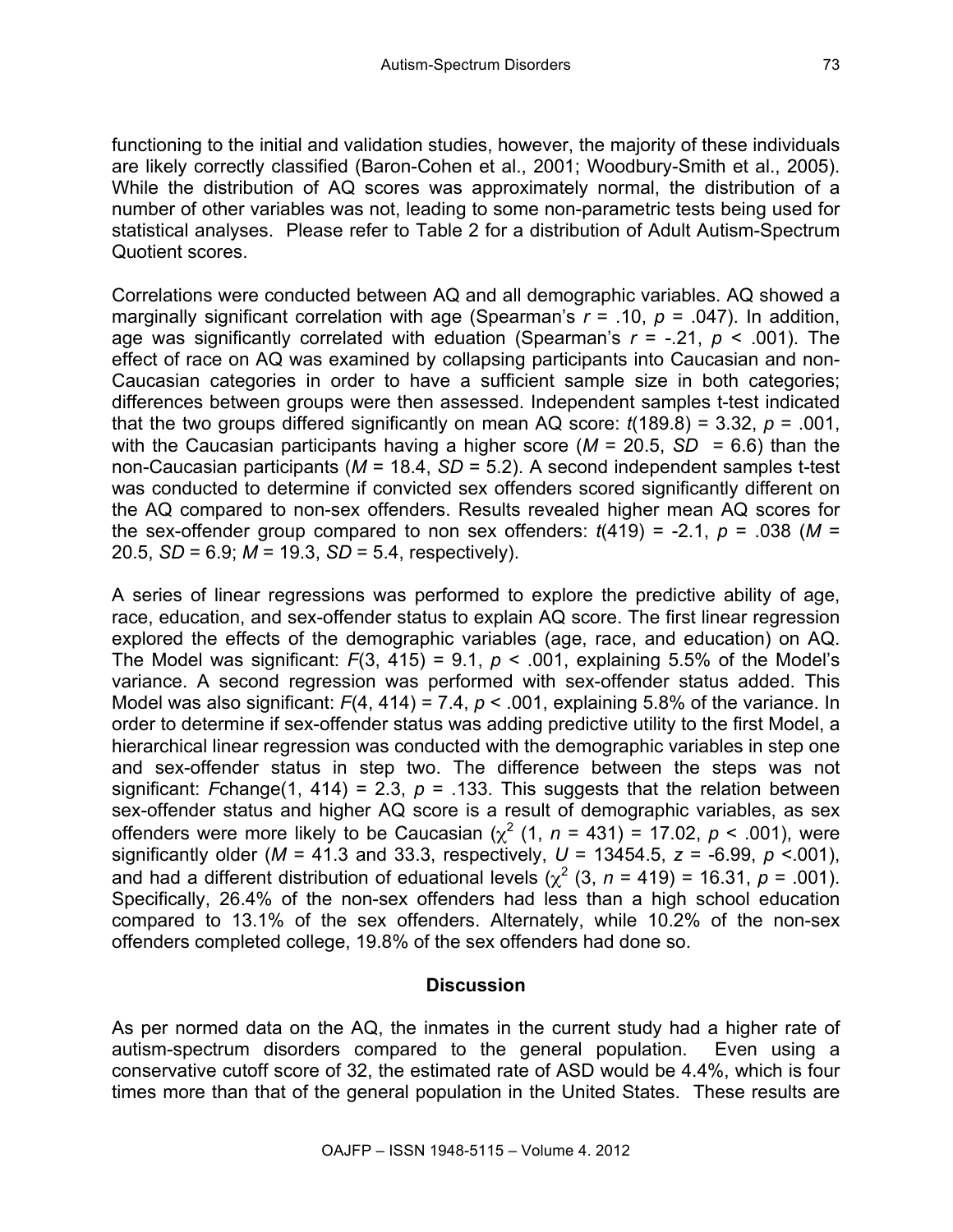particularly remarkable given the recent increase in the diagnosis of autism-spectrum disorders in the US. Per the age of the participants in this study, they are not demographically a large part of the "autism boom" of the 90's. This makes their estimated prevalence of ASD even higher relative to their age cohort.

This finding is strikingly similar to the preliminary research by other authors concerning the prevalence of ASD in criminal populations. While the three other studies (Hare et al., 1999; Scragg & Shah, 1994; Siponmaa et al., 2001) regarding the prevalence of ASD in criminal settings have been performed in different countries, using different methods of diagnosis, in different criminal settings, and with different age groups, all have found a prevalence of ASD between 1.5% and 5.3%, or higher with equivocal cases included. This relatively stable estimate may indicate that those with ASD are, indeed, overrepresented in criminal settings at the rate of approximately 3-4%, on average. As previously mentioned, the interaction of those with ASD with the legal system raises important questions not only on the front end of judicial proceedings, such as issues relating to competency and criminal responsibility, but also indicates a need for mental-health professionals to address the specific treatment needs of this population to reduce criminal behavior and recidivism.

Several demographic variables correlated with AQ. The correlation of AQ score with education is not unexpected. Those with more autism-spectrum traits are generally increasingly likely to have either intellectual impairments or behavioral issues that would interfere with their educational/reading level. The slight correlation with age is somewhat harder to explain, but one explanation could be the likelihood that older individuals may be less concerned with social norms and more comfortable pursuing solitary hobbies or more set in one's routines compared to their younger counterparts. Alternately, length of incarceration was not measured in this study, so this tendency for solitary activity and routine could also be explained by more adaptation to a correctional lifestyle. Other studies (CDC, 2009) have shown that Caucasian children do have a higher prevalence rate of ASD (9.9 per 1,000) compared to both African-American (7.2 per 1,000) and Hispanic children (5.9 per 1,000), making the higher AQ score among Caucasian participants also expected. While AQ did correlate with these variables, the correlations, although statistically significant, were small, and explained only 5.5% of the variance in AQ score. Despite the existing case-study literature suggesting otherwise, sex-offender status accounted for no significant portion of the variance in AQ score above that explained by demographic variables.

Although the current study is significant in that it helps to further solidify the emerging research concerning the prevalence of ASD in criminal populations, it does have a number of limitations. The AQ may benefit from revision in order to achieve maximum effectiveness with a criminal population, particularly with sex offenders. Two of the items on the AQ ask about finding it easy to play games involving pretending with children. These items were frequently skipped by the participants who were sex offenders, the majority of whom were convicted of child molestation. Additionally, as the AQ has not yet been validated with criminal or forensic populations, it is impossible to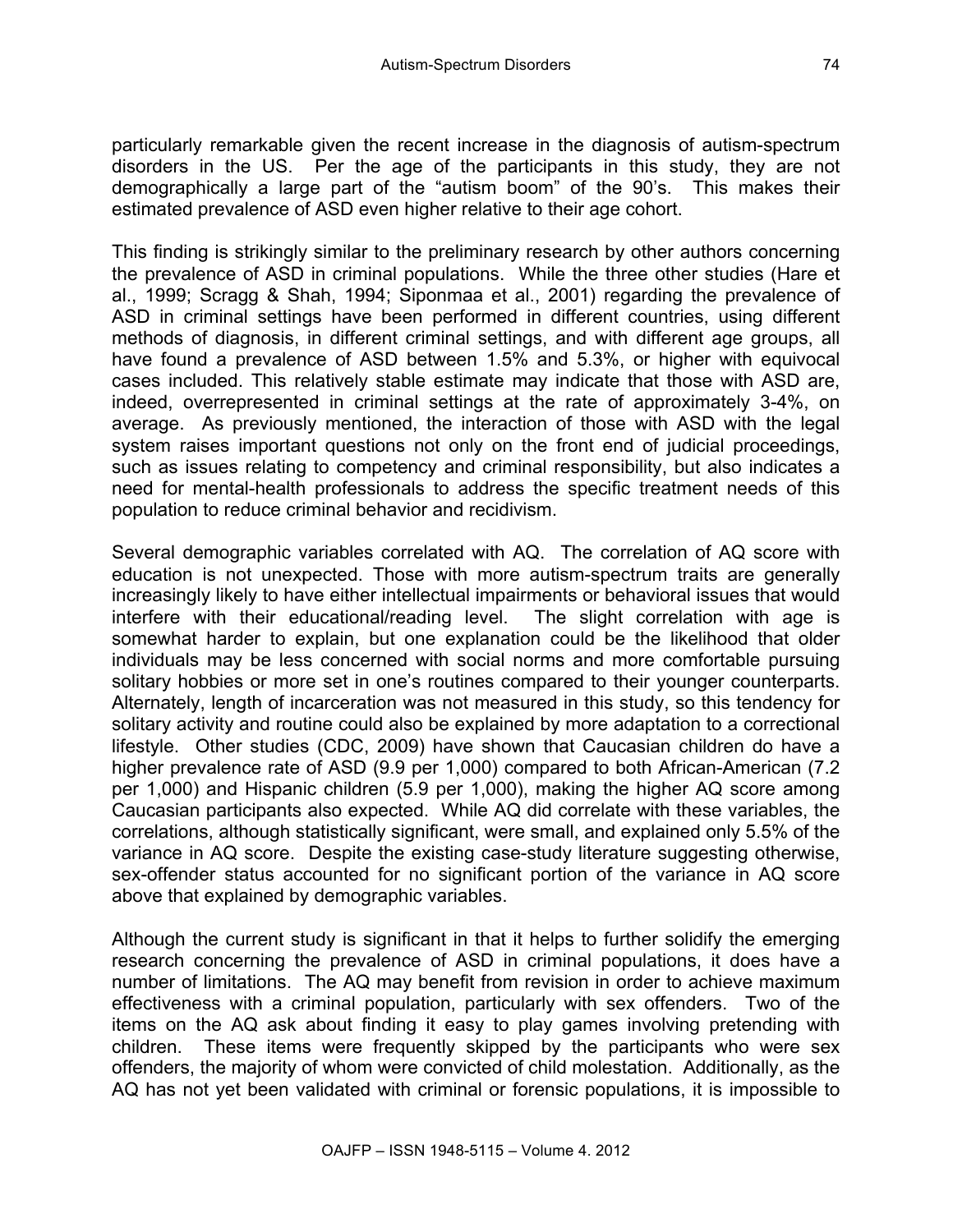be certain what cutoff score yields the most accurate estimate of ASD in this population. Further, this study did have a relatively low participation rate (24%). This could lead to bias in the sample. The low participation rate is believed to be largely due to mistrust of the prison system among the inmates. When some units were surveyed, it was noted that legally minded inmates would attempt to dissuade others from participating. This seemed to be due to a fear that the collected information could be used against them in some way, such as civil commitment. Lack of an incentive also reduced interest among the potential participants.

The self-selected nature of the participants could also introduce bias into the sample for other reasons. For example, the selection method could have reduced the estimated prevalence of ASD in the sample, as those with ASD tend to dislike changes in routine. Participation in this study was certainly a change in the normal prison routine. Similarly, the demographic features of this particular sample are not representative of the general prison population of the US. This sample tended to be older and Caucasian (average age 38 years and 78% Caucasian) compared to that of the total prison population of the U.S. (51% under 35 years old; 33% Caucasian; Bureau of Justice Statistics, 2010). This is partially due to the over-representation of sex offenders in this sample, which tended to be older and have a high proportion of Caucasian offenders, although the racial demographics are also representative of the state in which the data were collected. The different demographic features and the single physical location of the sample could indicate that results would not generalize to other criminal populations.

The prevalence of ASD in a general prison or jail population has yet to be fully established. Although research has been performed concerning the prevalence of these disorders in secure hospitals, young offenders, and now a sample from a maximum-security prison, these findings are all from very specific subsets of the general criminal population. Additionally, each of the studies has been performed in a different country using different assessment methods. Despite these methodological disparities, all have shown similarly elevated rates of ASD in criminal populations. This has a number of implications for the criminal justice system as ASD could conceivably impact competency to stand trial, provide a basis for an insanity defense, or be accepted as a mitigating factor during sentencing (see Barry-Walsh & Mullen, 2004, and Browning & Caulfield, 2011, for a discussion of these possibilities). Given the important implications for both the judicial system and for offender treatment, further research concerning the prevalence of ASD in forensic populations should be of high priority. The rapidly increasing prevalence rates of ASD may be foreshadowing a looming issue for forensic psychologists and the criminal justice system in general.

Received May 28, 2012; revision submitted August 1, 2012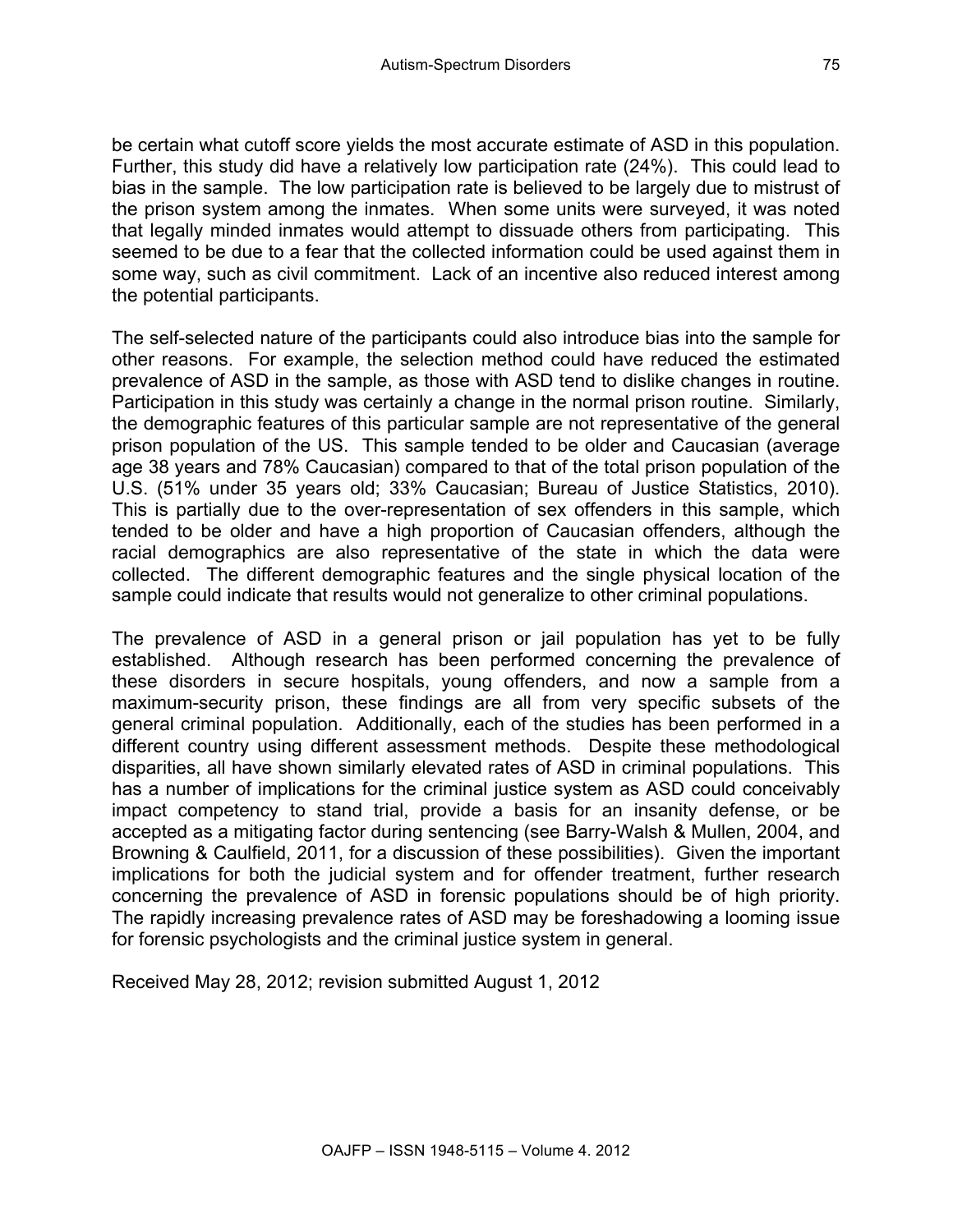#### **References**

- American Psychiatric Association. (2000). *Diagnostic and statistical manual of mental*  disorders (4<sup>th</sup> ed., text revision). Washington, DC: Author.
- Baron-Cohen, S. (1988). An assessment of violence in a young man with Asperger's Syndrome. *Journal of Child Psychology & Psychiatry, 29*, 351-360.
- Baron-Cohen, S., Wheelwright, S., Skinner, R., Martin, J., & Clubley, E. (2001). The Autism-Spectrum Quotient (AQ): Evidence from Asperger syndrome/highfunctioning autism, males and females, scientists and mathematicians. *Journal of Autism and Developmental Disorders, 31*, 5-17.
- Barry-Walsh, J. B., & Mullen, P. E. (2004). Forensic aspects of Asperger's Syndrome. *The Journal of Forensic Psychiatry and Psychology, 15*, 96-107.
- Browning, A., & Caulfield, L. (2011). The prevalence and treatment of people with Asperger's Syndrome in the criminal justice system. *Criminology and Criminal Justice, 11*(2), 165-180.
- Bureau of Justice Statistics. (2010, June). *Prison Inmates at Midyear 2009 – Statistical Tables* (NCJ 230113). Retrieved from http://bjs.ojp.usdoj.gov/index.cfm?ty=pbdetail&iid=2200
- Centers for Disease Control. (2009, December 18). Prevalence of autism spectrum disorders --- Autism and developmental disabilities monitoring network, United States, 2006. *Morbidity and Mortality Weekly Report, Surveillance Summaries, 58*, (SS10), 1-20.
- Chesterman, P., & Rutter, S. (1993). Case report: Asperger's Syndrome and sexual offending. *Journal of Forensic Psychiatry, 4,* 555-562.
- Hare, D., Gould, J., Mills, R., & Wing, L. (1999). *A preliminary study of individuals with autistic spectrum disorders in three special hospitals in England.* London: National Autistic Society.
- Haskins, B., & Silva, A. (2006). Asperger's disorder and criminal behavior: Forensicpsychiatric considerations. *Journal of the American Academy of Psychiatry and the Law, 34,* 374-384.
- Hurst, R. M., Mitchell, J. T., Kimbrel, N. A., Kwapil, T. K., & Nelson-Gray, R. O. (2007). Examination of the reliability and factor structure of the Autism Spectrum Quotient (AQ) in a non-clinical sample. *Personality and Individual Differences, 43,* 1938-1949.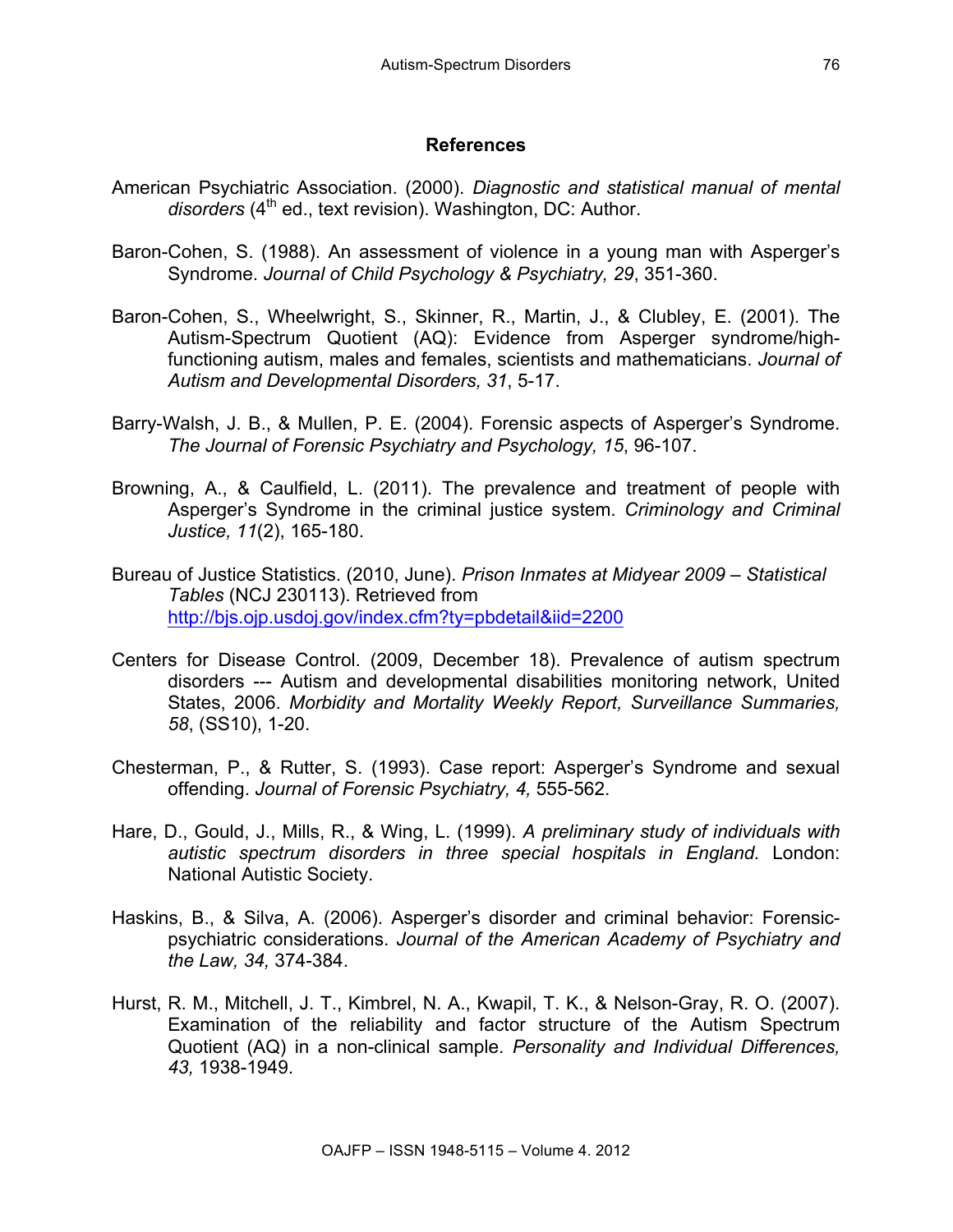- Kohn, Y., Fahum, T., Ratzoni, G., & Apter, A. (1998). Aggression and sexual offense in Asperger's Syndrome. *Israel Journal of Psychiatry and Related Sciences, 35(4)*, 293-299.
- Mawson, D., Grounds, A., & Tantam, D. (1985). Violence and Asperger's Syndrome: A case study. *British Journal of Psychiatry, 147,* 566-569.
- Mouridsen, A., Rich, B., Isager, T., & Nedergaard, N. (2008). Pervasive developmental disorders and criminal behaviour: A case control study. *International Journal of Offender Therapy and Comparative Criminology, 52,* 196-205.
- Murphy, G., Powell., S., Guzman, A., & Hays, S. (2007). Cognitive-behavioural treatment for men with intellectual disabilities and sexually abusive behaviour: A pilot study. *Journal of Intellectual Disability Research, 51,* 902-912.
- Murrie, D. C., Warren, J. I., Kristiansson, M., & Dietz, P. E. (2002). Asperger's Syndrome in forensic settings. *International Journal of Forensic Mental Health, 1*, 59-70.
- Scragg, P., & Shah, A. (1994). Prevalence of Asperger's syndrome in a secure hospital. *British Journal of Psychiatry, 165,* 679-682.
- Siponmaa, L., Kristiansson, M., Jonson, C., Nyden, A., & Gillberg, C. (2001). Juvenile and young adult mentally disordered offenders: The role of child neuropsychiatric disorders. *The Journal of the American Academy of Psychiatry and the Law, 29,*  420-426.
- Voracek, M., & Dressler, S. (2006). Lack of correlation between digit ratio (2D:4D) and Baron-Cohen's "Reading the Mind in the Eyes" test, empathy, systemizing, and autism-spectrum quotients in a general population sample. *Personality and Individual Differences, 41,* 1481-1491.
- Wakabayashi, A., Baron-Cohen, S., Wheelwright, S., & Tojo, Y. (2006). The Autism-Spectrum Quotient (AQ) in Japan: A cross-cultural comparison. *Journal of Autism and Developmental Disorders, 36*, 263-270.
- Woodbury-Smith, M. R., Clare, I. C., Holland, A. J., & Kearns, A. (2006). High functioning autistic spectrum disorders, offending and other law-breaking: Findings from a community sample. *The Journal of Forensic Psychiatry & Psychology, 17,* 108-120.
- Woodbury-Smith, M. R., Robinson, J., Wheelwright, S., & Baron-Cohen, S. (2005). Screening adults for Asperger syndrome using the AQ: A preliminary study of its diagnostic validity in clinical practice. *Journal of Autism and Developmental Disorders, 35*, 331-335.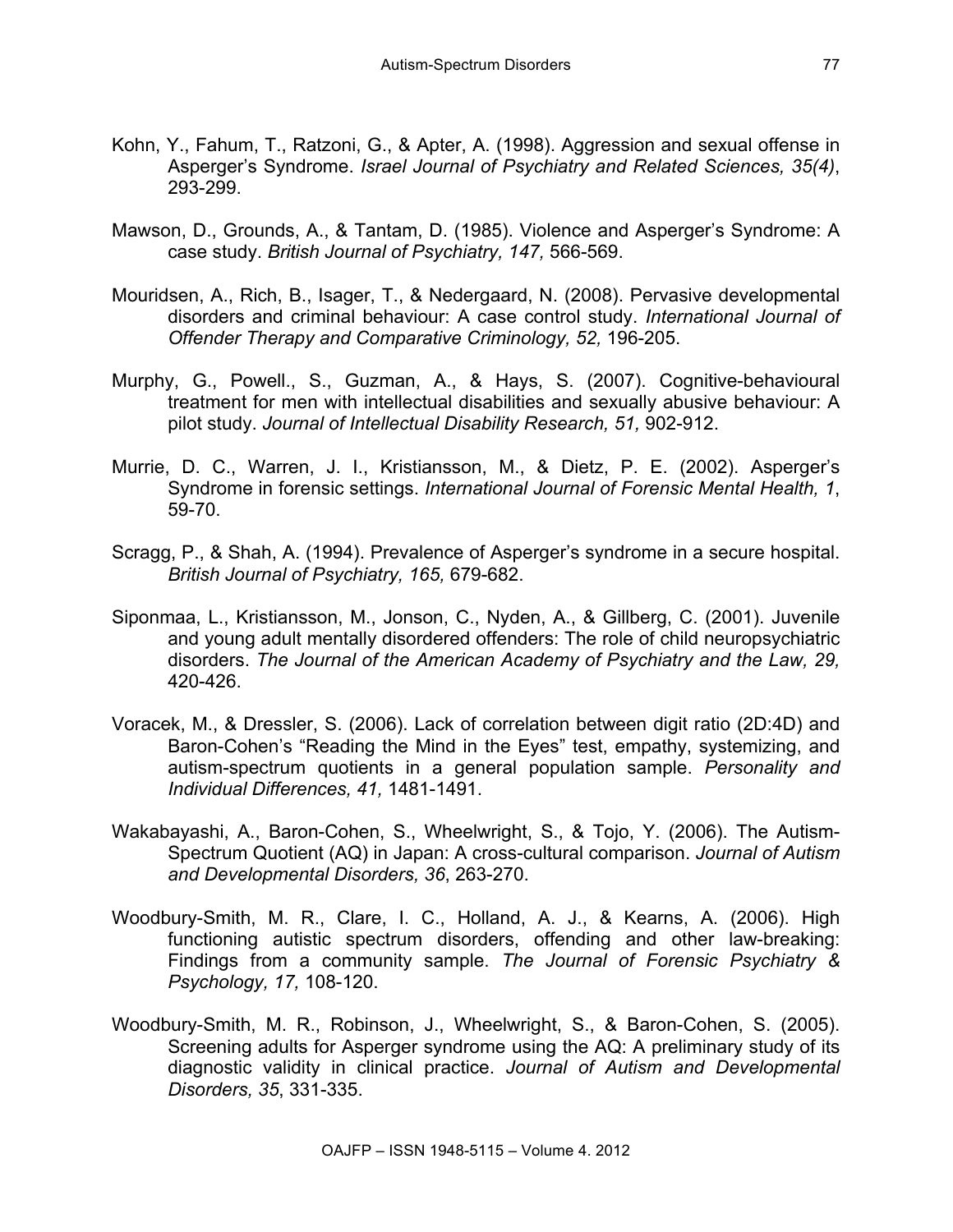Young, M., Justice, J., & Erdberg, P. (1999). Risk factors for violent behavior among incarcerated male psychiatric patients: A multimethod approach. *Assessment, 6*(3), 243-258.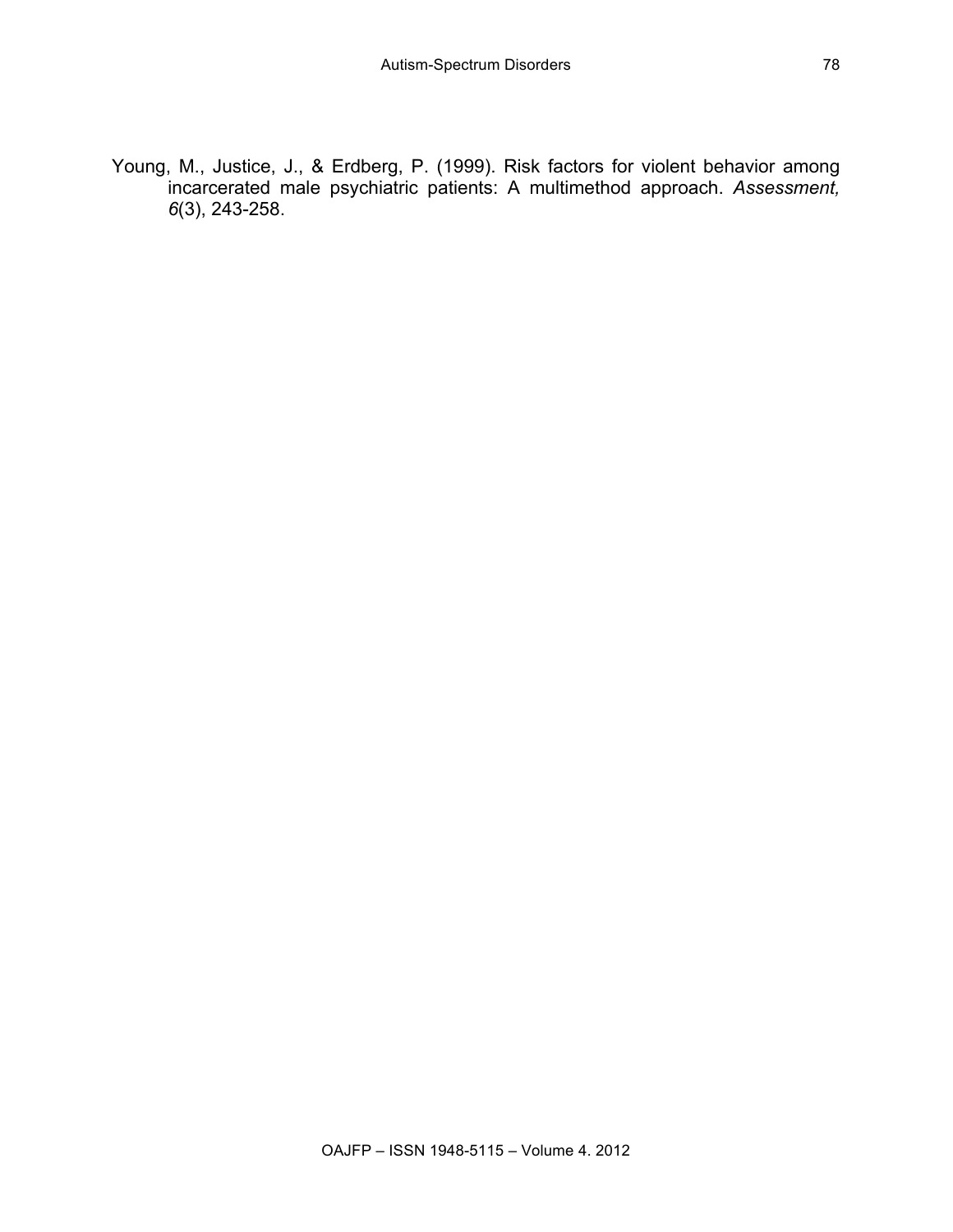|                                             | Sex              | Non-Sex          | Total      |  |  |
|---------------------------------------------|------------------|------------------|------------|--|--|
| Demographic Characteristics                 | <b>Offenders</b> | <b>Offenders</b> |            |  |  |
| Race/Ethnicity (%)                          |                  |                  |            |  |  |
| Caucasian                                   | 84.5             | 67.6             | 77.7       |  |  |
| Non-Caucasian                               | 15.5             | 32.4             | 22.3       |  |  |
| Age (SD)                                    | 41.3 (11.8)      | 33.27(9.9)       | 38 (11.8)  |  |  |
| <b>Total Current Convictions (SD)</b>       | 2.3(2.0)         | 2.3(2.6)         | 2.3(2.3)   |  |  |
| <b>Total Previous Convictions (SD)</b>      | .65 (1.7)        | 1.2(2.3)         | .86(2)     |  |  |
| Average Current Sentence (years, SD)        | 16.9 (11.3)      | 14.3 (13.4)      | 15.8(12.2) |  |  |
| Average Past Sentence (years, SD)           | 4.0(3.7)         | 4.0(4.9)         | 4(4.3)     |  |  |
| Reading/Education Level (%)                 |                  |                  |            |  |  |
| $< 6^{\text{th}}$ grade                     | 8.3              | 14.4             | 10.7       |  |  |
| $\geq 6^{\text{th}}$ grade                  | 4.8              | 12.0             | 7.6        |  |  |
| HS/GED                                      | 67.1             | 63.5             | 65.5       |  |  |
| <b>College Degree</b>                       | 19.8             | 10.2             | 16.2       |  |  |
| Violence Rating Scale – Highest Offense (%) |                  |                  |            |  |  |
| Level 1                                     | 0                | 21.4             | 8.6        |  |  |
| Level 2                                     | 0                | 11.0             | 4.4        |  |  |
| Level 3                                     | 0.4              | 18.5             | 7.7        |  |  |
| Level 4                                     | 1.9              | 15.6             | 7.4        |  |  |
| Level 5                                     | 96.1             | 21.4             | 66.1       |  |  |
| Level 6                                     | 1.6              | 12.1             | 5.8        |  |  |

|  | Table 1. Demographic Characteristics – Total and Offense Group – $N = 431$ |  |  |
|--|----------------------------------------------------------------------------|--|--|
|  |                                                                            |  |  |

*Note.* Those whose educational/reading level could not be determined (2.6% of the sample) were not included under reading/education level.